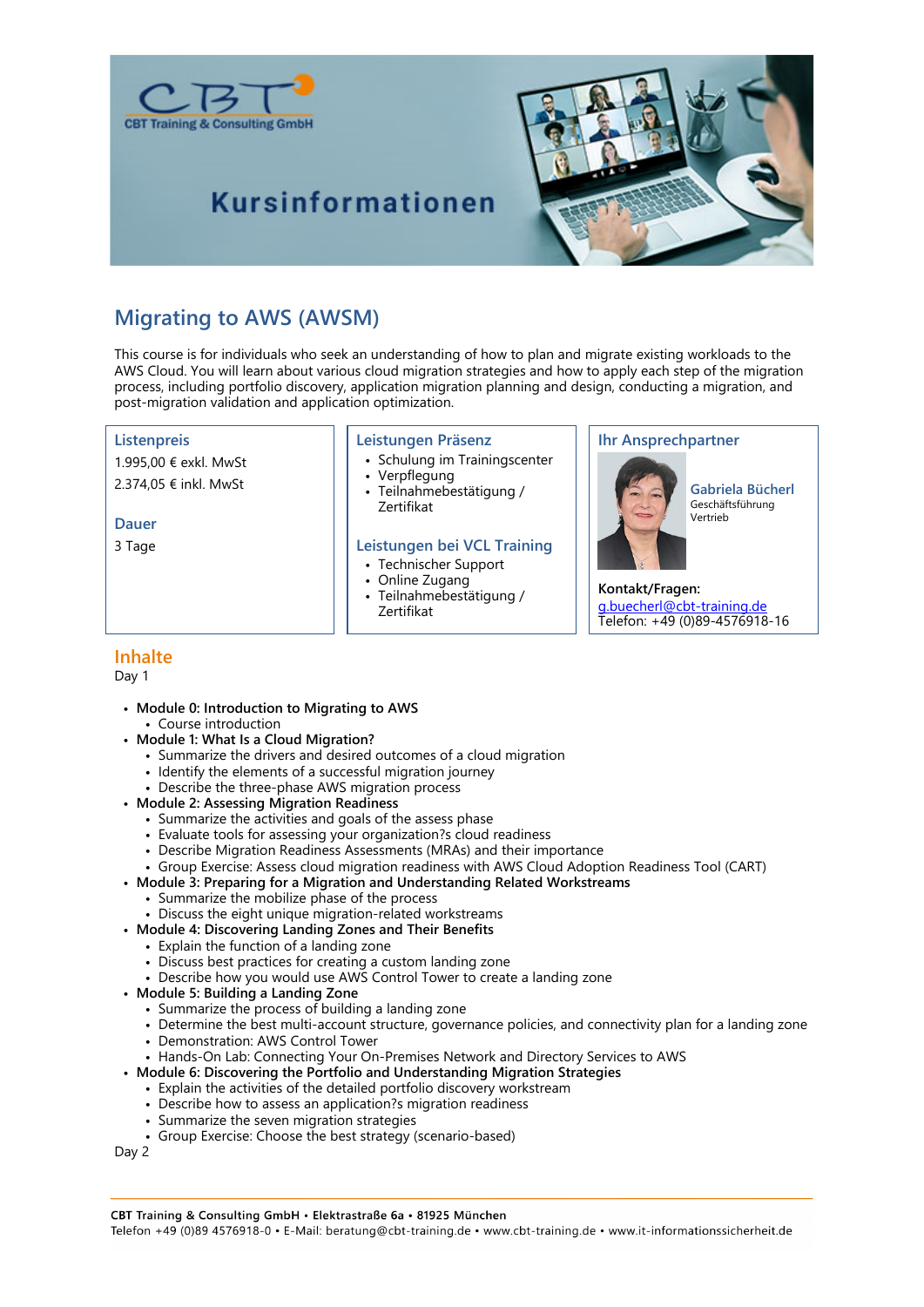



# **Kursinformationen**

- **Module 7: Understanding and Choosing Portfolio Discovery Tools**
	- Summarize the various discovery tools available
	- Distinguish which tools are best to use based on scenario
	- Hands-On Lab: Gathering Application Data Necessary for Migration
- **Module 8: Planning and Designing a Migration**
- Describe the planning and design process
	- Summarize how to set up a migration factory
	- Choose and finalize an application migration strategy
- **Module 9: Performing the Migration to AWS**
	- Explain the server migration process
	- Discuss the various migration automation and governance tools available
	- Evaluate server migration tools for compatibility with your environment
	- Hands-On Lab: Migrating an Application to AWS
- **Module 10: Understanding Database and Data Migration Services**
	- Summarize the significance of database and data migration
	- Discuss the various data migration tools available
	- Hands-On Lab: Migrating an Existing Database to Amazon Aurora

#### Day 3

- **Module 11: Understanding Additional Migration Support Options**
	- Discuss additional migration support options
	- Summarize AWS Managed Services and AWS Marketplace
	- Describe SAP on AWS and services offered for Windows
- **Module 12: Integrating, Validating, and Cutting Over Applications**
- Discuss the process and benefits of integrating, validating, and cutting over applications
- **Module 13: Modernizing and Optimizing an Application Migration**
	- Identify post-migration opportunities for modernization and optimization
	- Understand cost and security optimization processes
	- Explore tools available to support these processes
	- Hands-On Lab: Optimizing an Application with Amazon S3 and Amazon ECS
- **Module 14: Understanding Operations Tools, Integration Testing, and Automation**
	- Summarize operations in the cloud
	- Discuss four functions of operations and their domains
	- Review operations automation and relevant support tools
- **Module 15: Migration Best Practices**
	- Course review and key takeaways
	- Summarize and reinforce AWS best practices for migrating
	- Hands-On Lab: Automating Application Deployments

### **Ziele**

- Recognize the common business and technical drivers for migrating to the cloud
- Summarize the three phases of a migration and associated objectives, tasks, and stakeholders for each
- Describe AWS architecture, tools, and migration best practices
- Distinguish between the various cloud migration strategies and when each is most appropriate
- Determine an organization?s application migration readiness
- Discover a portfolio and gather data necessary for migration
- Plan and design an application migration strategy
- Perform and validate application migration to the cloud
- Optimize applications and operations after migrating to the cloud

CBT Training & Consulting GmbH · Elektrastraße 6a · 81925 München

Telefon +49 (0)89 4576918-0 · E-Mail: beratung@cbt-training.de · www.cbt-training.de · www.it-informationssicherheit.de